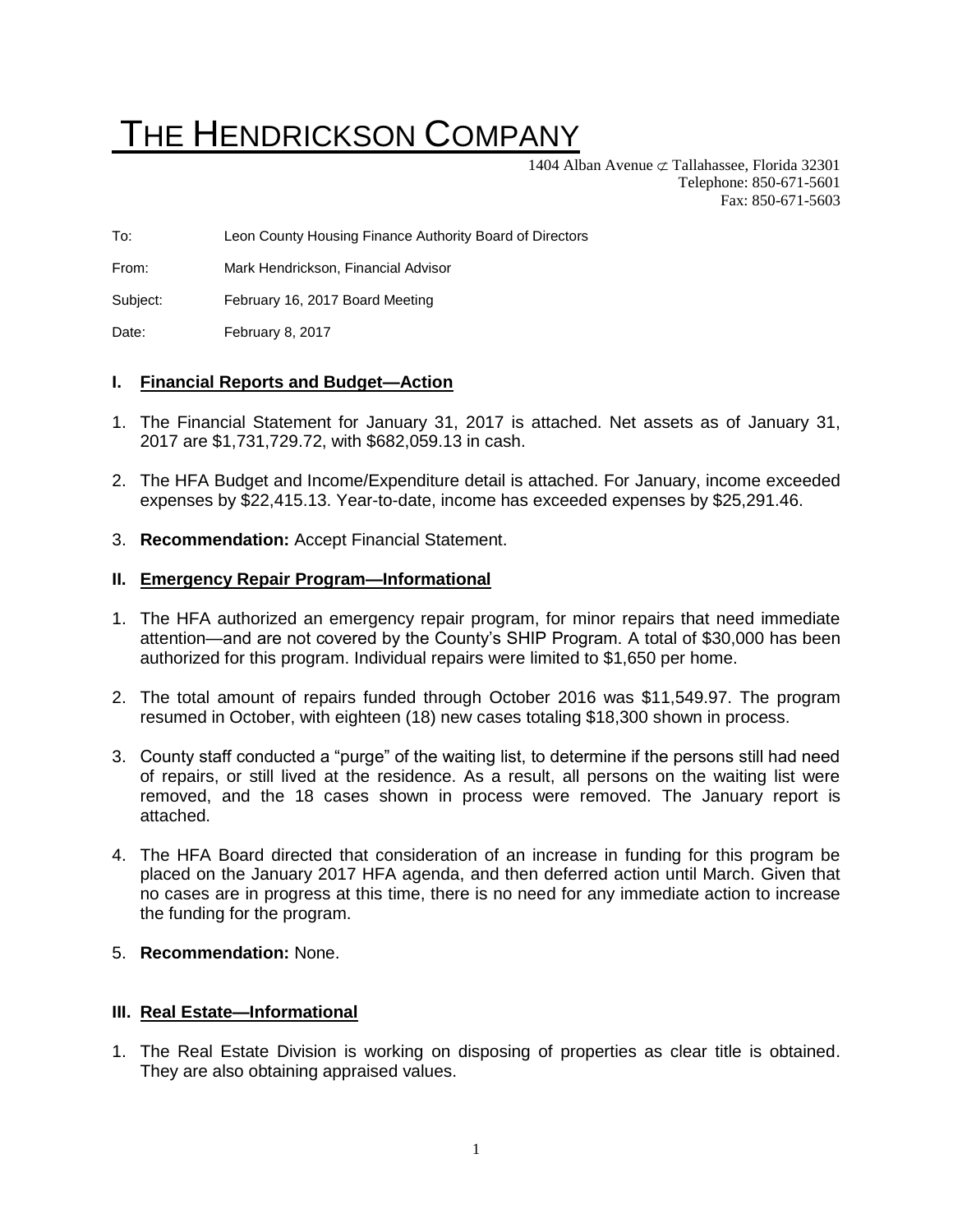- 2. At the request of the Real Estate Division, the HFA prioritized the properties (to avoid spending more money obtaining clear title than the property's value).
- 3. Mitzi McGhin reports:
	- 114 Osceola Street: Sold in September for \$34,100, with net revenue to the HFA of \$32,577.
	- 723 Frankie Lane Drive: Sold in December for \$12,000 (appraised value \$13,000)., with net revenue to the HFA of \$11,300.
	- 278 Oakview Drive: Scheduled to close January 5, with sales price of \$27,300 (appraised value \$35,000)—net revenue to the HFA of \$26,525.
	- 2109 Holton Street: Under contract (title issues being worked on), with sales price of \$6,500—net revenue to the HFA to be determined. Scheduled to close on 2-15-17.
	- For sale signs placed on properties in Crown Ridge, with appraisals due December 2. Several inquiries have been received, but no interest shown after being given sales price.
- 4. The master spreadsheet has been emailed to Board Members.

## 5. **Recommendation**: None.

#### . **IV. Future Role of HFA—Action**

- 1. On February 7, the BOCC passed amendments to the HFA's Ordinance, and an accompanying Resolution, that grant significant independence to the HFA. A copy of each is attached.
- 2. Three significant powers that had been withheld from the HFA, are now granted to the HFA:
	- Contracts—no longer need BOCC approval.
	- Budget/Finance/Banking/Audit—HFA to adopt its own systems; budget no longer needs BOCC approval.
	- Procurement—HFA to adopt its own Procurement Policy/Procedures.
- 3. The HFA's ability to adopt its own budget is available as an option at the sole discretion of the HFA—but not until the beginning of FY 17-18 (October 1, 2017).
- 4. Over the next few months, the HFA will need to adopt policies and procedures in order to implement these changes. The HFA's professional team will assist in providing the HFA Board the information needed for implementation. The team will look to other local HFA's for comparable procedures, policies, and systems—as well as to the County when appropriate.
- 5. The HFA Board may want to take up different areas/powers at different Board meetings. If so, direction to staff as to what order the items should be prioritized would be beneficial.
- 6. Mr. Kemp produced a list of activities he performs for the HFA, which will be used as we move through the development of independent HFA operations.
- 7. Thanks to all on the team who worked to make this happen.
- 8. **Recommendation**: Decide order, if any, that transition items to be considered. Consider if Board Committees would be useful.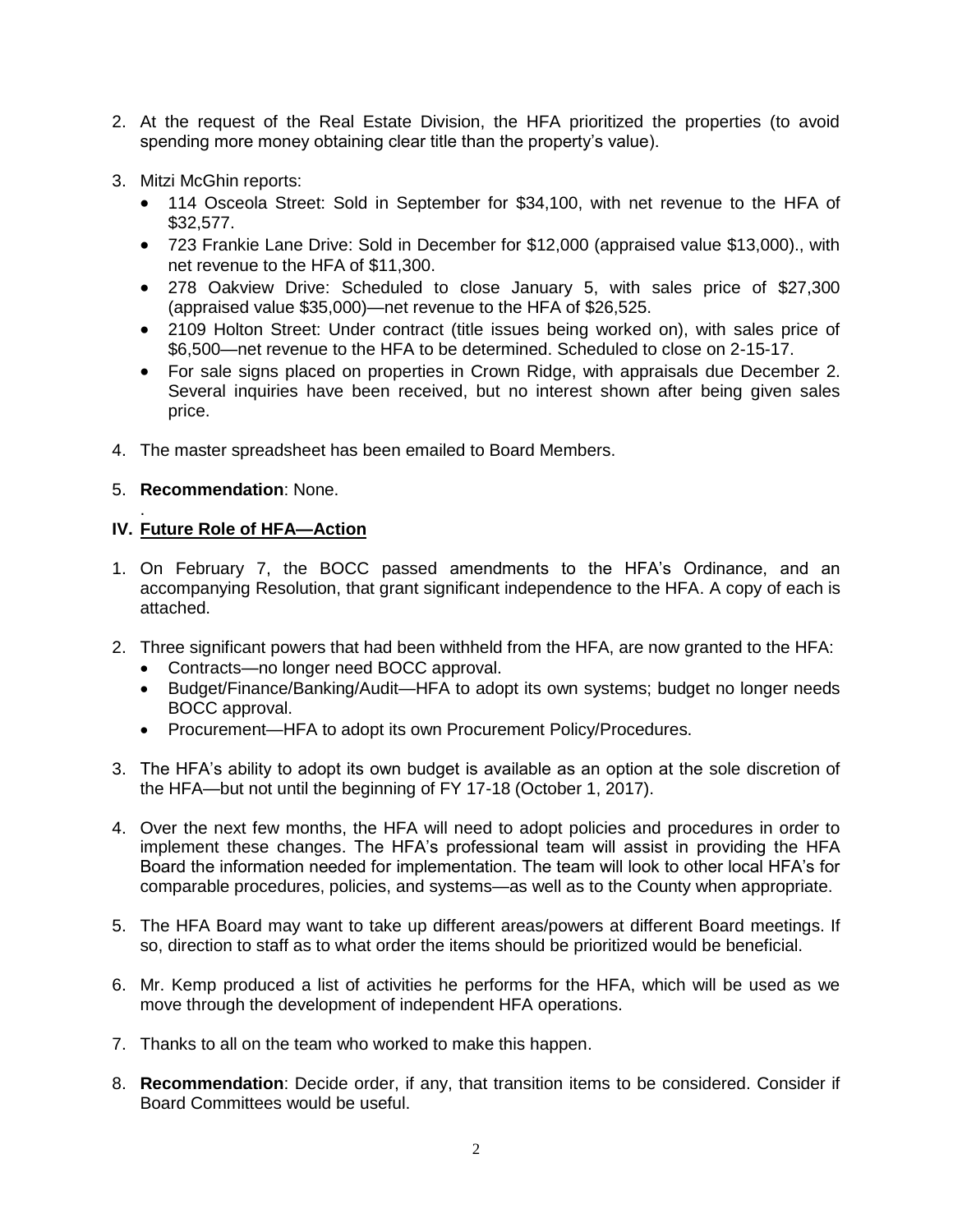## **V. Legal Update**

- 1. The Board asked that a legal update be place on each agenda and FA memo.
- 2. Legal Counsel and FA met to discuss how to implement future work, and to begin to identify potential financing opportunities for the HFA.
- 3. **Recommendation**: None.

## **VI. To-Do List—Informational**

| <b>To-Do Item</b>                                                                              | <b>HFA</b>              | <b>FA</b> | CAO                     | <b>LK</b>      | LS             | <b>Status</b>                                   | <b>Completed</b>  |
|------------------------------------------------------------------------------------------------|-------------------------|-----------|-------------------------|----------------|----------------|-------------------------------------------------|-------------------|
| <b>Prior to October 2015 Meeting</b>                                                           |                         |           |                         |                |                |                                                 |                   |
| Set date for Stakeholders Meeting                                                              | X                       |           |                         |                |                | On hold                                         |                   |
| Seek Independent operational status separate                                                   | $\overline{\mathsf{x}}$ | X         | X                       |                | X              | Public hearing on                               | Ordinance         |
| from County. Make specific request to BOCC.                                                    |                         |           |                         |                |                | Ordinance changes                               | Adopted.          |
|                                                                                                |                         |           |                         |                |                | scheduled for                                   | Done.             |
|                                                                                                |                         |           |                         |                |                | February 7                                      |                   |
| October 2015                                                                                   |                         |           |                         |                |                |                                                 |                   |
| Research if old payoffs of DPA loans came to<br>HFA.                                           |                         | X         |                         |                | X              | In process.                                     |                   |
| <b>June 2016</b>                                                                               |                         |           |                         |                |                |                                                 |                   |
| Board directed Mr. Rigo and Mr. Ross to move                                                   |                         |           | X                       |                |                | Work underway. 1st                              | Ongoing           |
| forward with sale of properties with the goal of                                               |                         |           |                         |                |                | sale complete.                                  |                   |
| selling as soon as possible to create revenue-                                                 |                         |           |                         |                |                |                                                 |                   |
| for this point in time.                                                                        |                         |           |                         |                |                |                                                 |                   |
| November 2016                                                                                  |                         |           |                         |                |                |                                                 |                   |
| Board directed CAO and County staff to include<br>ability for HFA to adopt its own budget and  |                         |           | $\overline{\mathsf{x}}$ |                | $\overline{X}$ | <b>Draft Ordinance</b><br>includes these items. | Ordinance         |
| enter into contracts without additional BOCC                                                   |                         |           |                         |                |                |                                                 | Adopted.<br>Done. |
| approval in Ordinance changes                                                                  |                         |           |                         |                |                |                                                 |                   |
| December 2016                                                                                  |                         |           |                         |                |                |                                                 |                   |
| HFA to seek additional donations of property                                                   | X                       |           |                         |                |                | In progress                                     |                   |
| from lending institutions. Mr. Gay volunteered to                                              |                         |           |                         |                |                |                                                 |                   |
| draft letter and provide lender contacts.                                                      |                         |           |                         |                |                |                                                 |                   |
| Mr. Gay and Mr. Hendrickson to recommend                                                       | X                       | X         |                         |                |                | In progress                                     |                   |
| policy for handling financial statements when                                                  |                         |           |                         |                |                |                                                 |                   |
| Board meeting falls early in the month-and the                                                 |                         |           |                         |                |                |                                                 |                   |
| 7 day website publication rule. Board directed<br>that 7-day notice should be followed even if |                         |           |                         |                |                |                                                 |                   |
| financials were delayed by one month.                                                          |                         |           |                         |                |                |                                                 |                   |
| January 2017                                                                                   |                         |           |                         |                |                |                                                 |                   |
| Dr. Sharkey asked that a column for                                                            |                         | X         |                         |                |                | In report                                       | Done              |
| percentages be added to the monthly income                                                     |                         |           |                         |                |                |                                                 |                   |
| and expense report.                                                                            |                         |           |                         |                |                |                                                 |                   |
| Board asked Mr. Kemp to bring before and after                                                 |                         |           |                         | $\overline{X}$ |                | Mr. Kemp to bring                               |                   |
| pictures of emergency repairs funded by the                                                    |                         |           |                         |                |                | photos                                          |                   |
| HFA to the February meeting.                                                                   |                         |           |                         |                |                |                                                 |                   |
| Board asked FA to highlight the revenue from                                                   |                         | X         |                         |                |                | In report                                       | Done              |
| the land sales in the financials.                                                              |                         |           |                         |                |                |                                                 |                   |
| Board directed FA to add Legal Update section                                                  |                         | X         |                         |                |                | In report                                       | Done              |
| to future HFA Meeting Agendas                                                                  |                         |           |                         |                |                |                                                 |                   |